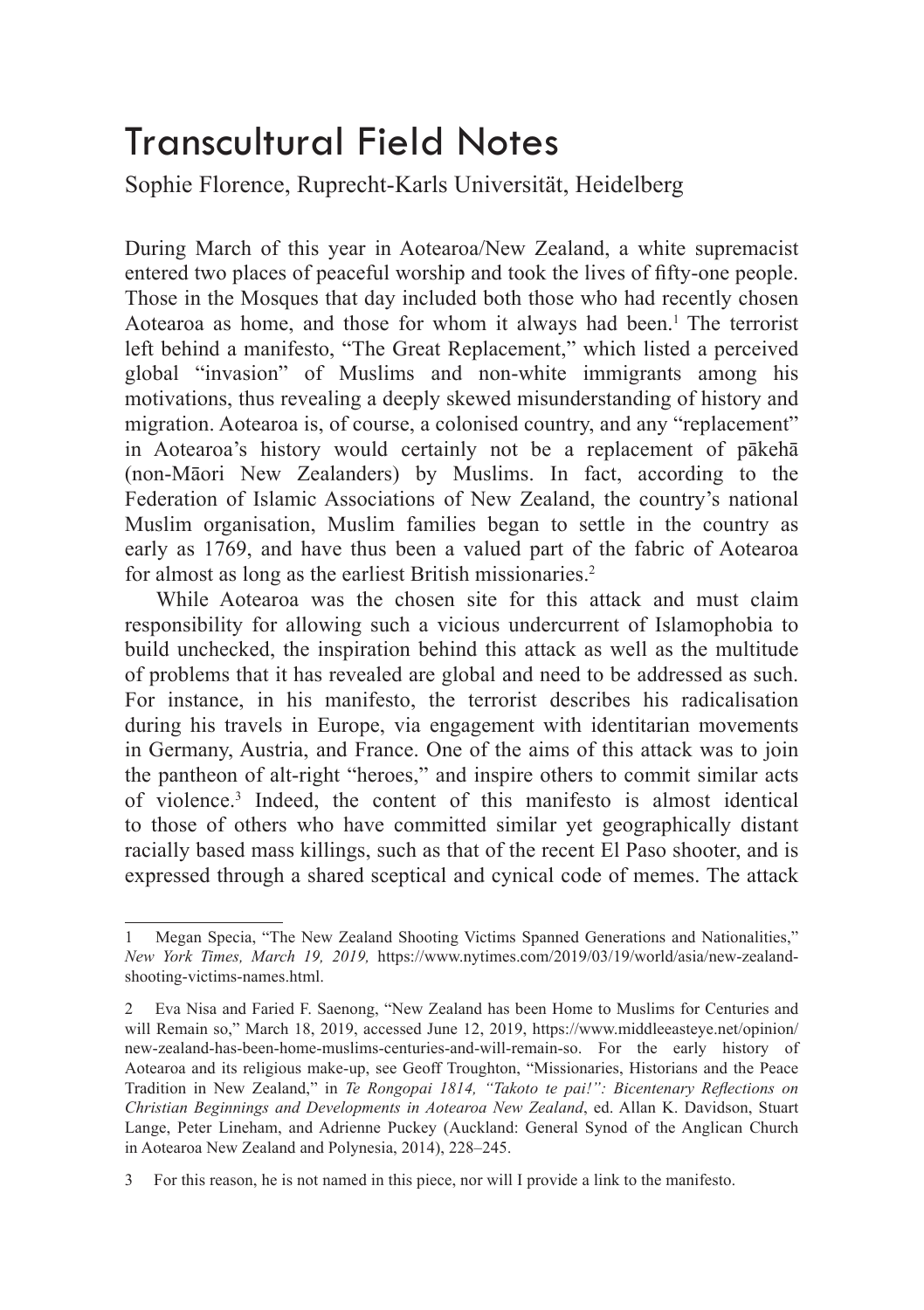in Aotearoa is, therefore, part of a disturbing and de-centred digital community of fascistically inspired violence.

These extremist communities and their violent acts do not occur in a vacuum, in many ways they are reflective of the mainstream debate and the ways in which people speak about immigration and race. The discourse of replacement and invasion has clear reference to Samuel Huntington's infamous and poorly researched *Clash of Civilisations*, which has recently been granted renewed support by the popular-culture philosopher Slavoj Žižek.<sup>4</sup> Through the reach of these works and the publication of misguided articles in popular newspapers, it becomes clear that even those who would not actively wish harm on immigrants or unfamiliar peoples engage in the same misreadings and misrememberings that inspire violent offenders, and thus allow such ideologies to thrive.<sup>5</sup> This problem is particularly apparent in the marked global increase in populist governments, which are in many cases founded on a shared discourse of invasion and pitch to a public that is primed to believe it.<sup>6</sup>

We in transcultural studies have the power to change this discourse. Those of us who have the great privilege of exploring the multiple worlds and unlikely connections that our reality has and continues to contain must accept the responsibility that comes with education, and shed the illusion that the change that we need is going to come of its own accord.

Undoubtedly, to change this discourse is a monumental task. However, as scholars we are able to see alternatives to what we have now, to other ways of being. Those of us who work with historical material know the ways in which life and complex societies can prosper without the damaging consumption that is slowly burning our planet alive; we know that as difficult as it is to imagine life without outbursts of fascist violence, it was also once difficult to imagine life outside of the divine right of kings. We in transcultural studies are particularly well positioned to create meaningful change, as the complexities of human migration as revealed by transcultural studies directly impact and assist those whose lot places them at the mercy of

<sup>4</sup> Samuel P. Huntington, *The Clash of Civilizations and the Remaking of World Order* (New York: Simon and Schuster, 1996); Slavoj Žižek *Refugees, Terror and Other Troubles with the Neighbors: Against the Double Blackmail* (New York: Melville House, 2016), 107. According to Žižek, "refugees come from a culture that is incompatible with Western European notions of Human Rights."

<sup>5</sup> The trend of banal support for vicious ideology is of course well supported historically. For one instance, see Hannah Arendt, *The Origins of Totalitarianism* (Boston: Houghton Mifflin Harcourt, 1973).

<sup>6</sup> Sontag has demonstrated the ways in which members of the public interpret images of suffering according to the political positions of which they are part. Susan Sontag, "Regarding the Pain of Others," Diogène 1 (2003): 127–139.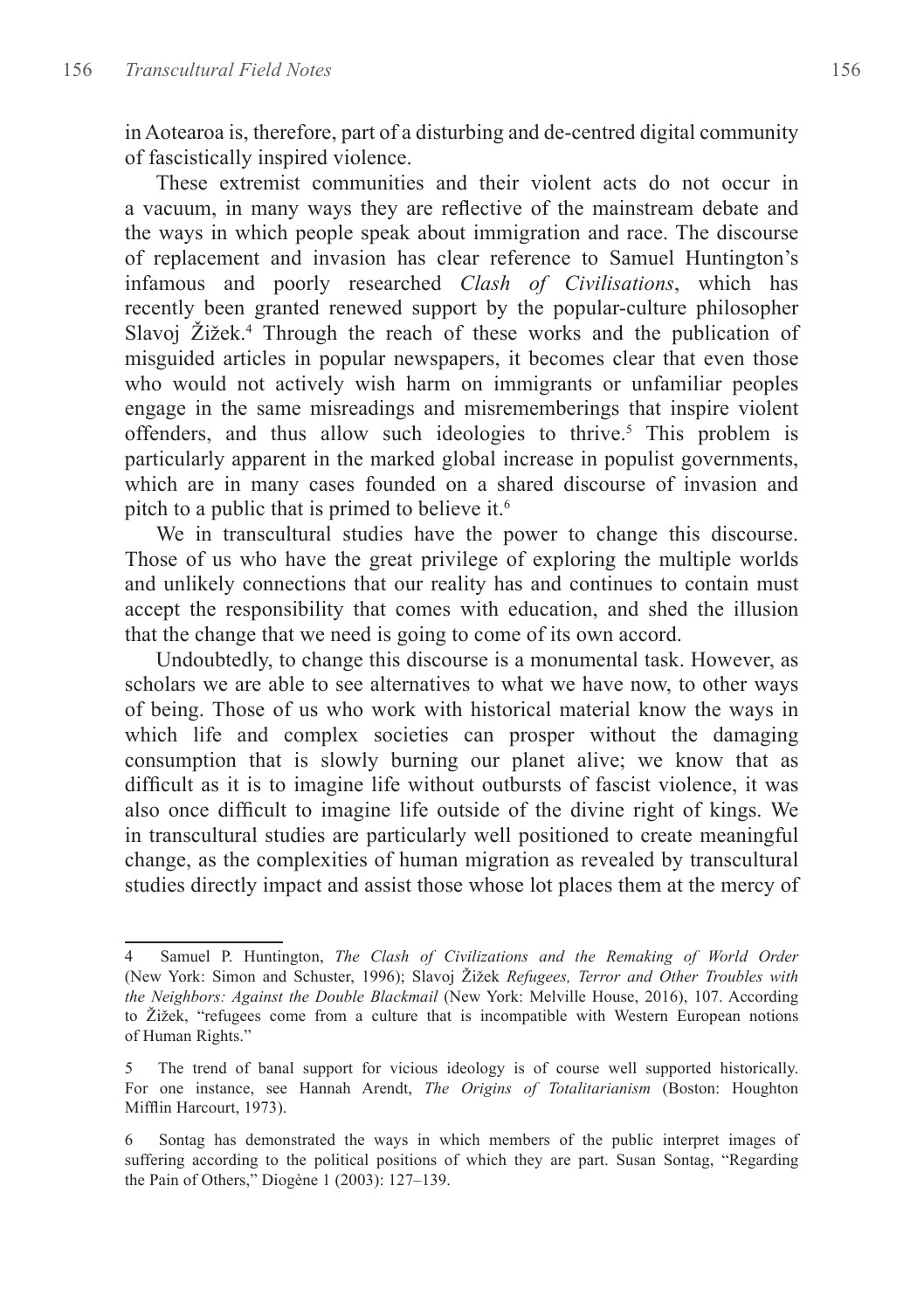violence, aggressive diatribes, and hostile governments. The view of culture as unconfined to nationalist borders, art as collaboration, and knowledge as produced via a series of asymmetrical encounters, are all powerful antidotes to the misguided views pushed by the populist discourse. Whereas the approaches characteristic of transcultural studies have been founded to question disciplinary boundaries within academia,<sup>7</sup> we must also consider how we can effectively share this information with the public.

As an initial step in this direction, we have formed a new student group: Heidelberg Talks. The main goal of Heidelberg Talks is to apply the theories and methods of transcultural studies in order to reduce the ignorance, fear, and racism caused by the resurgence of xenophobic misinformation and propaganda. Thanks to generous funding from the Studierendenrat der Universität Heidelberg (Student council of the University of Heidelberg), and support from the MA in Transcultural Studies Fachschaft (MATS student council), over the coming semester we will host a series of public talks in Heidelberg. These monthly events will entail a guest lecture, followed by an informal and multilingual discussion session, facilitated by student volunteers, between members of the public and members of the groups under discussion. In these informal discussion sessions, we aim to shed classist expectations of politically correct language, and encourage participants to express and address their unaired fears before they can be exploited by hate-fuelled groups. We believe that this lecture series will simultaneously reduce the disconnect between the public and the university, and improve our own understanding of the concerns to which our discipline relates.

In July, we hosted the first of these events, entitled "Mediaevalismus und Kultur: Eine Genealogie von Thomas Jefferson bis zur Game of Thrones Generation" (Medievalism and Culture: A Genealogy from Thomas Jefferson to the Game of Thrones Generation). The myth of a historically white Europe is one of the factors that has led to the wide-spread fear that current trends of migration will have a negative impact on so-called "European culture"; and versions of this fabricated history are re-produced and utilised by the extremist groups discussed above. In order to draw attention to this problem, we sought to capitalise on the cultural moment generated by the end of the popular television series Game of Thrones. Our speaker, Russell Ó Ríagáin, demonstrated the ways in which the image of a white Middle Ages has been created and supported through works of fantasy and their ideological contexts. The informal discussion that followed focused on the ways that these fantasies echo throughout our current political

<sup>7</sup> Monica Juneja and Christian Kravagna, "Understanding Transculturalism," in *Transcultural Modernisms*, ed. Fahim Amir et.al. (Berlin: Sternberg Press, 2013): 25–26.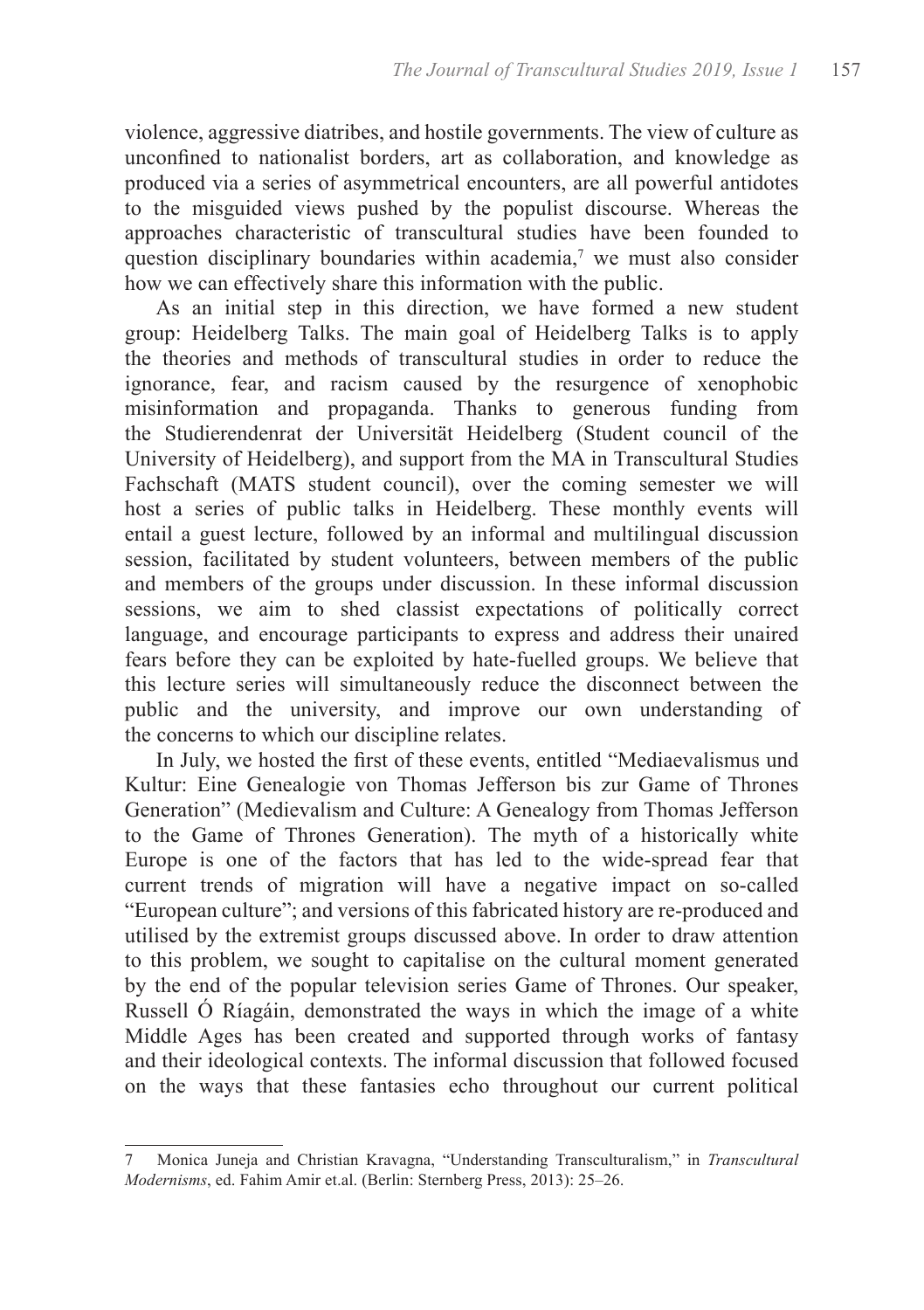discourse, and how this problem might be addressed through the broadening of our literary canons. We concluded with a discussion on how to repackage such information for popular culture.



*Fig. 1: Poster for the event "Mediaevalismus und Kultur," July 19, 2019. Design by Wang Fengyu, PhD student East Asian Art History (copyright Wang Fengyu).*

It is our intention to form a broad network of organisations with similar aims, and we are currently building associations with both discriminated groups and the organisations which aim to support them. For instance, we are collaborating with the *Dokumentations- und Kulturzentrum Deutscher Sinti*